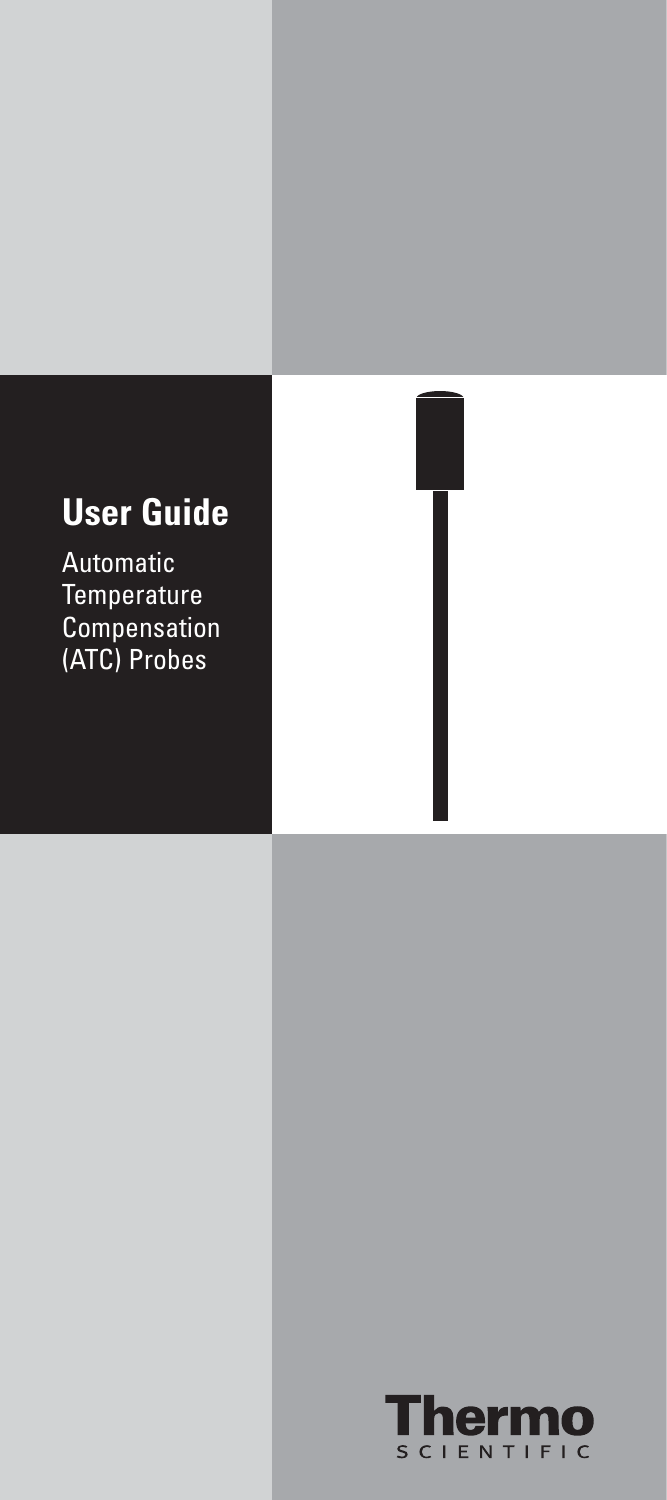### **Introduction**

Thermo Scientific Orion automatic temperature compensation (ATC) probes adjust pH measurements by correcting the electrode slope according to the measured temperature.

### **Connectors**

The 927005MD epoxy, 927006MD glass, 927007MD stainless steel and 928007MD micro epoxy/stainless steel ATC probes have 8 pin MiniDIN connectors and are designed for use with the Orion Star series meters. These ATC probes can be used on meters with a variety of inputs when an adapter cable is used. Cat. No. 1010050 adapts 8 pin miniDIN ATC probes to 3.5 mm phono tip meters. Cat. No. 1010051 adapts 8 pin miniDIN ATC probes to 8 pin DIN meters.

The 927005 epoxy, 927006 glass and 927007 stainless steel ATC probes have 3.5 mm phono tip connectors and are designed for use with the 310, 320, 330, 350 and 370 PerpHecT meters as well as the 162A, 535A, 550A and 555A meters.

The 917005 epoxy, 917006 glass and 917007 stainless steel ATC probes have 8 pin DIN connectors and are designed for use with the A series and Aplus series meters.

The 917001 epoxy and 917002 glass ATC probes have dual banana plug connectors and are designed for use with the SA and EA series meters including the EA940 meter.

The 917008 stainless steel ATC probe has a banana plug connector and is designed for use with the 260, 260A, 261, 261S, 265, 265A, 266, 266S and 1230 meters.

### **Body Material**

The 927005MD, 927005, 917005 and 917001 epoxy ATC probes are break resistant and suitable for rugged environments. They should not be used in organic solvents.

The 927006MD, 927006, 917006 and 917002 glass body ATC probes are designed for use in organic solvents.

The 927007MD, 927007, 917007 and 917008 stainless steel ATC probes have an extremely durable body and are ideal for food samples, organic solvents and rugged environments.

The 928007MD micro epoxy/stainless steel ATC probe has a minimum depth of immersion of 3 mm and a minimum sample size of 10 µL in 384 well plates. Handle the stainless steel tip with care.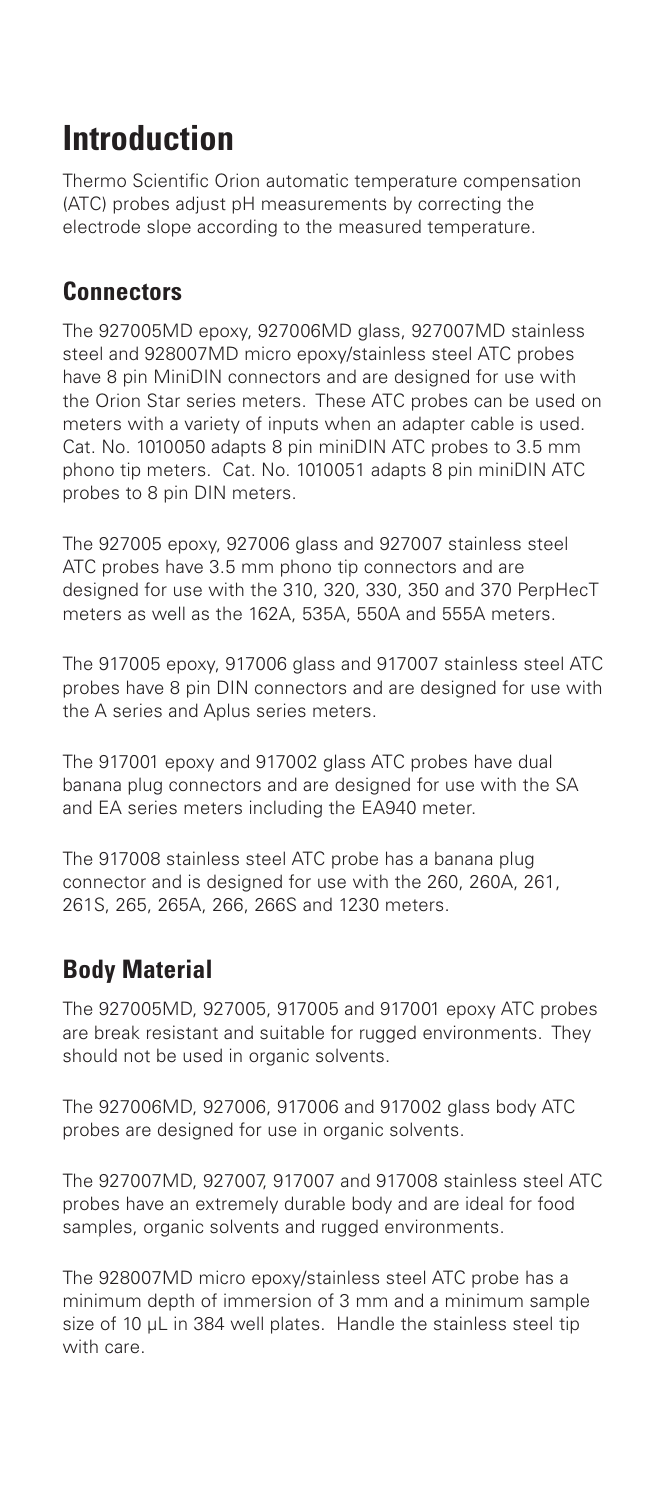## **Specifications**

#### **Temperature Range**

927005MD, 927005, 917005 and 917001 – 0 to 80 °C

927006MD, 927007MD, 928007MD, 927006, 927007, 917006, 917007, 917002 and 917008 – 0 to 100 °C

**Relative Accuracy**  $± 1 °C$ 

**pH Range**

0 - 14 pH

**Storage** Store in air

#### **Cable Length**

1 meter

#### **Probe Size – Standard Size ATC Probes**

| Length | 12 cm, excluding cap |  |
|--------|----------------------|--|
|        |                      |  |

Diameter 927005MD, 927007MD, 927005, 927007, 917005, 917007, 917008 – 6 mm

> 927006MD, 927006, 917006, 917001 and 917002 – 8 mm

#### **Probe Size – 928007MD Micro ATC Probe**

Total length 155 mm, excluding cap Epoxy body length 117 mm Epoxy body diameter 5 mm Stainless steel sensing tip length 38 mm Stainless steel sensing tip diameter 1 mm

### **Assistance**

Contact Technical Support. Within the United States call 1.800.225.1480 and outside the United States call 978.232.6000 or fax 978.232.6031. In Europe, the Middle East and Africa, contact your local authorized dealer. For the most current contact information, visit www.thermo.com/water.

## **Warranty**

For the most current warranty information, visit www.thermo.com/water.